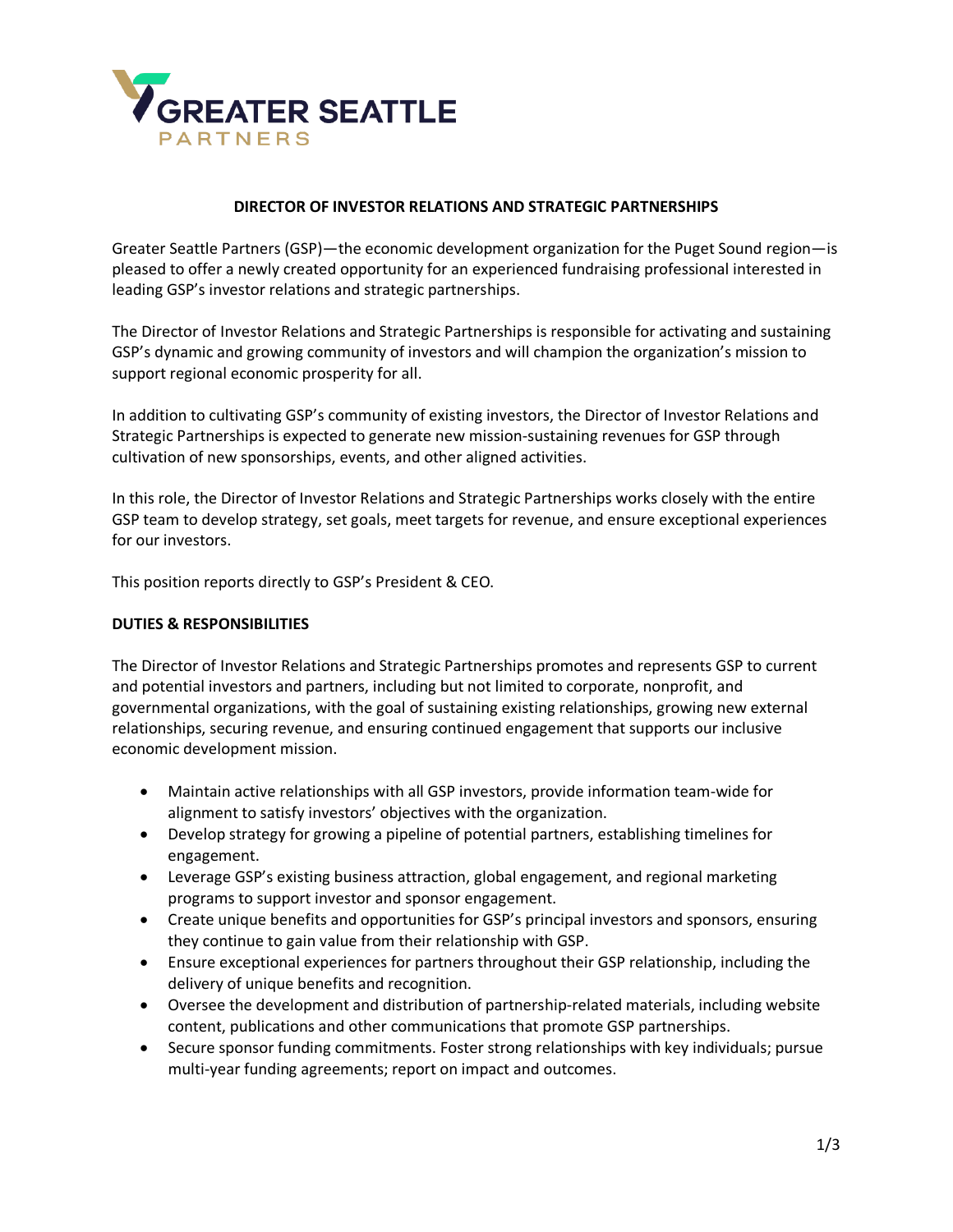## **PREFERRED SKILLS**

- Fundraising: Experience in fundraising principles and strategies in a non-profit setting. Demonstrated fundraising experience in relationship to economic development practices is strongly preferred.
- Partnership management: Experience developing and managing partnerships and engagement programs with corporate and government partners.
- Equity: Share the organization's commitment to advancing equity and inclusive economic development. Demonstrated commitment to diversity and experience working with individuals from different cultural, ethnic, and geographic backgrounds.
- Collaborative & Team-Oriented: Forward-thinking, collaborative, and flexible, with ability and willingness to support, lead, and implement programs as part of a lean, high-functioning, supportive, and entrepreneurial team. Able to initiate and support cross-collaboration among divisions within GSP to support programs and projects. Work effectively with GSP staff and regional partners to meet client needs and the region's goals.
- Communications: Excellent written, verbal, and electronic / digital communication skills used in situations requiring political acumen, conflict management, and an awareness of cultural differences; demonstrated experience and ability to communicate effectively, including empathetic listening, presentations, and public speaking. Able to succinctly articulate GSP's messaging and services to clients and regional partners to support their goals. Comfortable delivering public presentations to large groups.
- Project & Contract Management: Capable of effectively managing multiple contracts, projects and teams to deliver results. Demonstrated organizational skills sufficient to prioritize, form strategic plans, and execute programs from inception to operation.
- Adaptability: Able to meet changing client and partner needs as well as a continuing evolving economic and business environment.
- Innovative: Able to instill a learning environment within the organization and its programs and projects. Approach projects through a lens of innovation and continuous improvement and establish assessment tools to measure project outcomes.

# **BENEFITS**

Greater Seattle Partners (GSP) provides a comprehensive and competitive benefits package including but not restricted to:

- Medical/dental/vision coverage
- Vacation/sick/float leave
- Life insurance
- Accidental death & dismemberment insurance
- Long-term disability insurance
- Transit subsidies
- Flexible Spending Account
- Employer-matched 401(k) Contribution
- Tuition reimbursement
- Paid parental leave
- Wellspring EAP membership
- Personal accident insurance
- Generous holiday schedule & paid days off